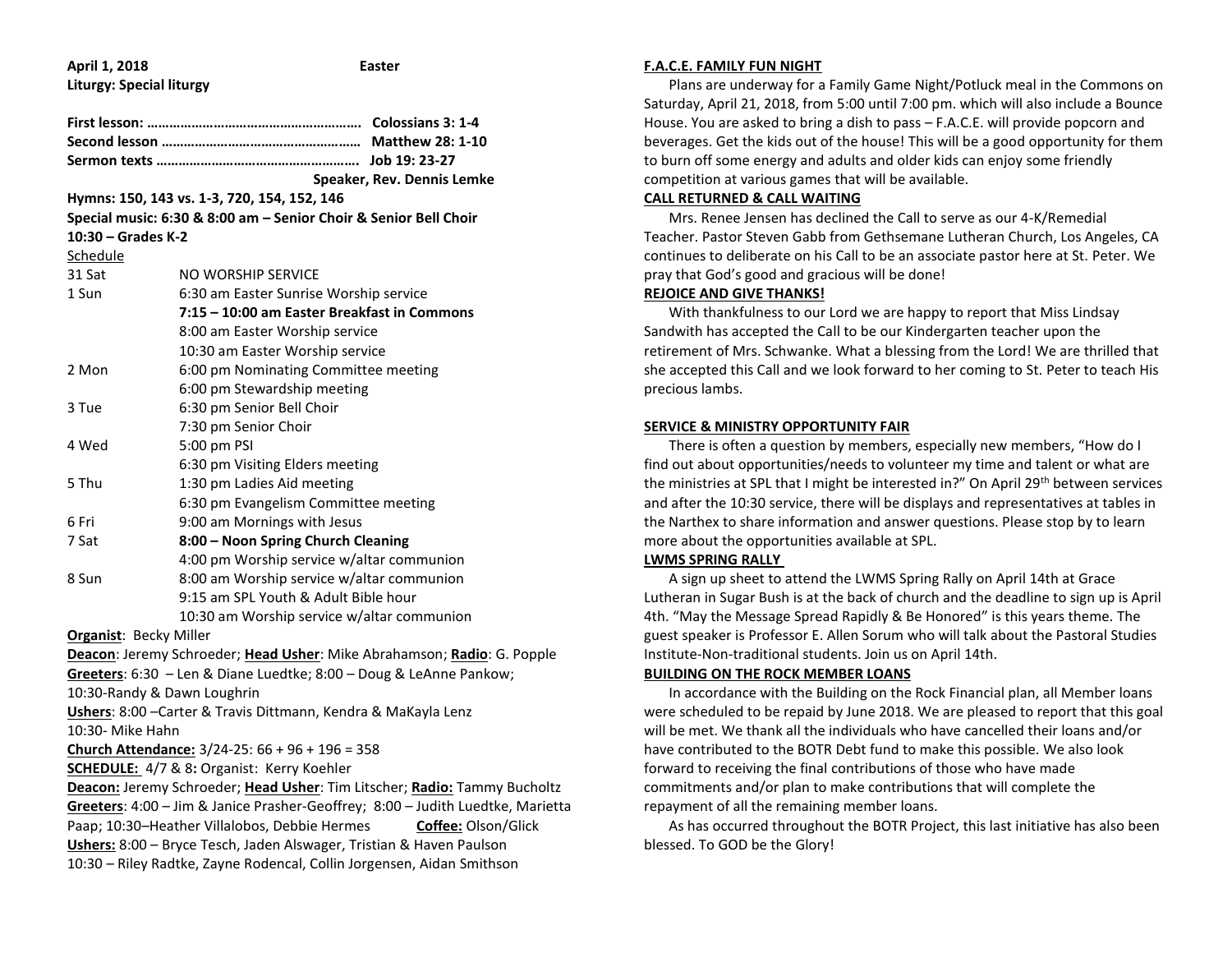### **SPRING CHURCH CLEANING**

 It's time for our annual Spring cleaning at church! We have scheduled **two Saturdays, April 7th and April 14th from 8am-Noon** for spring cleaning the church. However, if people would like to come in at other times during the month, there are detailed lists of chores to be completed. Stop by the office for instructions if you are coming during the week. Any questions can be addressed to Susie Faulks 920-867-3985, Denise Anderson 920-299-3427, or St. Peter office 920-867-2200.

# **EVANGELISM COMMITTEE**

 St. Peter Evangelism Committee has proposed making the school commons available for members to use to sell their own items during Weyauwega's City Wide Rummage on May 12<sup>th</sup>. Many details remain to be worked out, but we are looking to gauge interest and see if this is even feasible. If you think you may be interested in participating, please contact Dan Popple at 920-244-7468.

# **NOMINATING COMMITTEE**

 The date for the next meeting for those serving on the Nominating Committee for 2018 has been set for: **Monday, April 2, at 6:00 pm** in the Conference room. Those serving on the Committee are: **Steve Prillwitz, Dallas Kolz, Alan Kurth, Justin Koplien, Richard Rupno, Ed Barthel, Darren Carson, Lee Larson, Chris Behm, Anthony Pankow.** The pastor and principal serve as ex-officio members. The Nominating Committee has the responsibility of presenting a slate of candidates for the annual voters meeting in April.

#### **WEYMONT FOOD PANTRY**

 The Board of Directors of the Weymont Food Pantry, Inc. would like to thank all of our volunteers and all who have given donations, cash, and food items to the Pantry. Without your support and generosity we could not help so many families in our community. At this time be aware that the Pantry is here to help anyone in an emergency and/or has a supplemental need. Please check out the Pantry to see if you are eligible by calling (920)867-3026 or (920)841-7098.

 **Through the generosity of the family of Armin & Dolores Birkholz, a \$5,000 gift has been made to reduce the Building on the Rock Member Loan balance. This has been given in memory of their parents, Armin & Dolores Birkholz and their brother Mark Birkholz.**

 **Given in memory of Alton Ponto: \$50.00 to St. Peter general fund.**

 **The April edition of the Forward in Christ magazine is available on the back table in church.** 

#### **CONTRIBUTION UPDATE**

| Month    | Need YTD | Rec'd YTD | YTD over/short |
|----------|----------|-----------|----------------|
| G/F Mar. | 474.825  | 448.920   | $(-25,905)$    |
| Missions | 47.268   | 46.257    | (1,011)        |

# **EASTER FLOWERS**

Russell L. Radtke & family Maxine Joyce Radtke Their loving family Joraine Bucholtz, Lee

Steve & Debi Bartel, Mary Bartel Miranda & Lakkin Judy Luedke & family **Robert Luedke** Her loving family **Barb Stuebs** 

coaches Dennis & Shirley Behn **Our son, Kim Behn** Verna Thiel & Sue Thiel **Edwin & Daniel Thiel** Verlaine Fuhs **Exercit & Daniel Fuhs**,

Schroeder

Janet Kaminske & family Brad Kaminske Eugene & Priscilla Bartel **Leonard & Hazel Bartel**,

Barb Hanes family & Jerry Wohlrabe Janet Kaminske family

Radtke

Tom & Chris Buchholtz, Don & Viona Buchholz Kris Buchholz, Charles & Judy Chathas ….see below

#### **Donated by: In Memory of:**

Bucholtz, Jr. & Jenny Malouf

Marietta Paap Edith Paap, Caroline Dahlke & Pat Maasch,some of my "life-

The Frederick family Marvin, Elsie & Louie Frederick Sue Pederson **My brother**, Wally Rasmussen Emil & Alice Yonke Alice Voss Godwin & Kevin Voss Lee & Betty Larson Clarence & Arlene Loss Willy & Sharon **Our dear mother**, Elnora

Their family Eva Kaminske, Brad Kaminske & Norb Kolz Bob & Lori Ehrenberg their daughter, Jill Parsons Rollie & June Paschke

David & Laura Schmidt Arthur & Dorothy Schmidt & Mary Hotchkiss Bob & Shirley Radtke Bill & Adeline Radtke & Verna

> & Clarence & Bernice Radtke & Alvin & Evelyn Nelsen